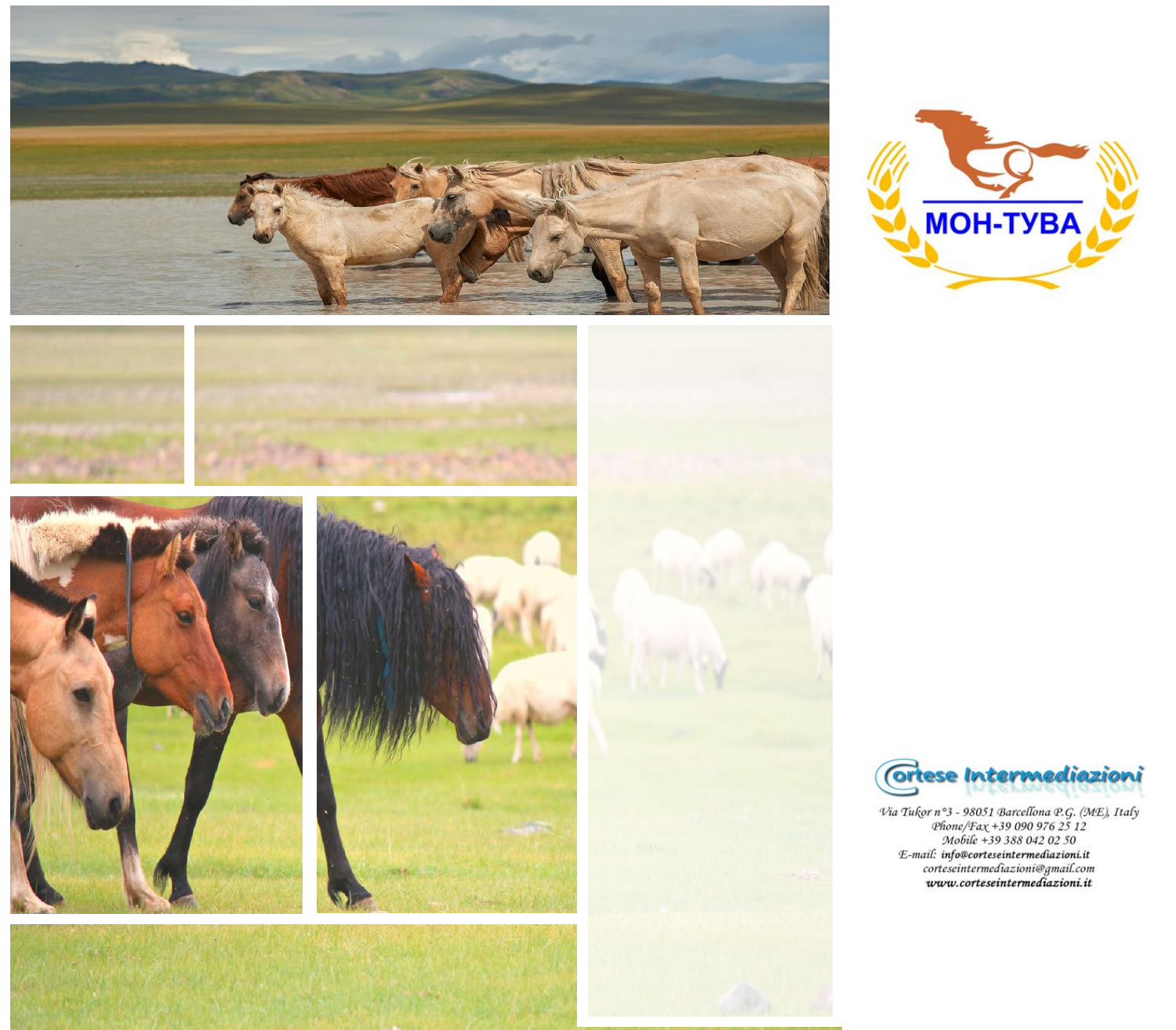# **OUR EXPERTISE**

We offers customers experience and values that is has accrued down through the years.

Across-the-board expertise from breeding, fattening, slaughtering, deboning, cutting, transformation, packaging to distribution.

Our experience is based on over 30 years of equine industrydedicated work.

# **PRODUCT QUALITY AND SAFETY**

We develop best hygiene practices by providing food hygiene and health risk management (HACCP) training programmes regularly for all our staff.

Best hygiene practices implemented hand-in-hand with our staff.

In-company meetings for raising staff awareness of their responsibilities as regards food safety.

We perform bacteriological analyses on all our batches on a weekly basis to monitor product quality and to ensure that it complies with regulations in effect.

We regularly take note of regulations in effect (regulatory watch, specific to our activity, undertaken by state controlled laboratory).

We monitor our cleaning & disinfection plan on a regular basis.

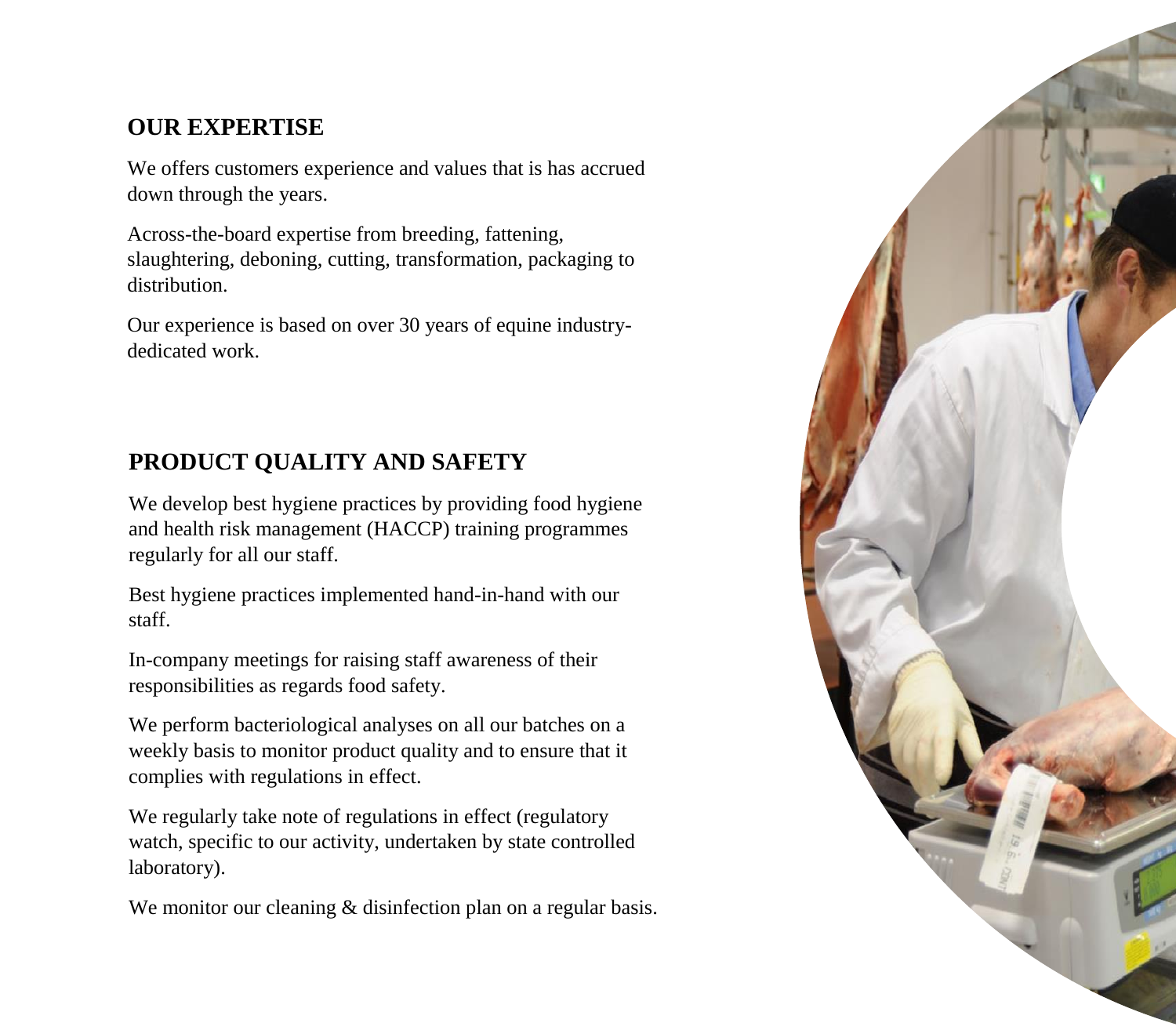



## **MONGOLIAN HORSE**

The Mongolian Horse was domesticated about 10,000 years ago in Central Asia.

The horse population in Mongolia is ranked the 7th largest in the world after China, USA, Russia, Brazil and Argentina, and Mongolia is the top ranked country for the highest number of horses per capita.

Mongolian horses have a short neck, wide chest, a long vertical girth, round shaped sacrum, and short legs. Their manes and tails are often long and shaggy. Adult horse weight ranges between 360-380 kg, sometimes reaching 400 kg if they are well-fattened.

The carcass will be 52-56% meat, containing 2886-3000 calories, and rich in unsaturated fats.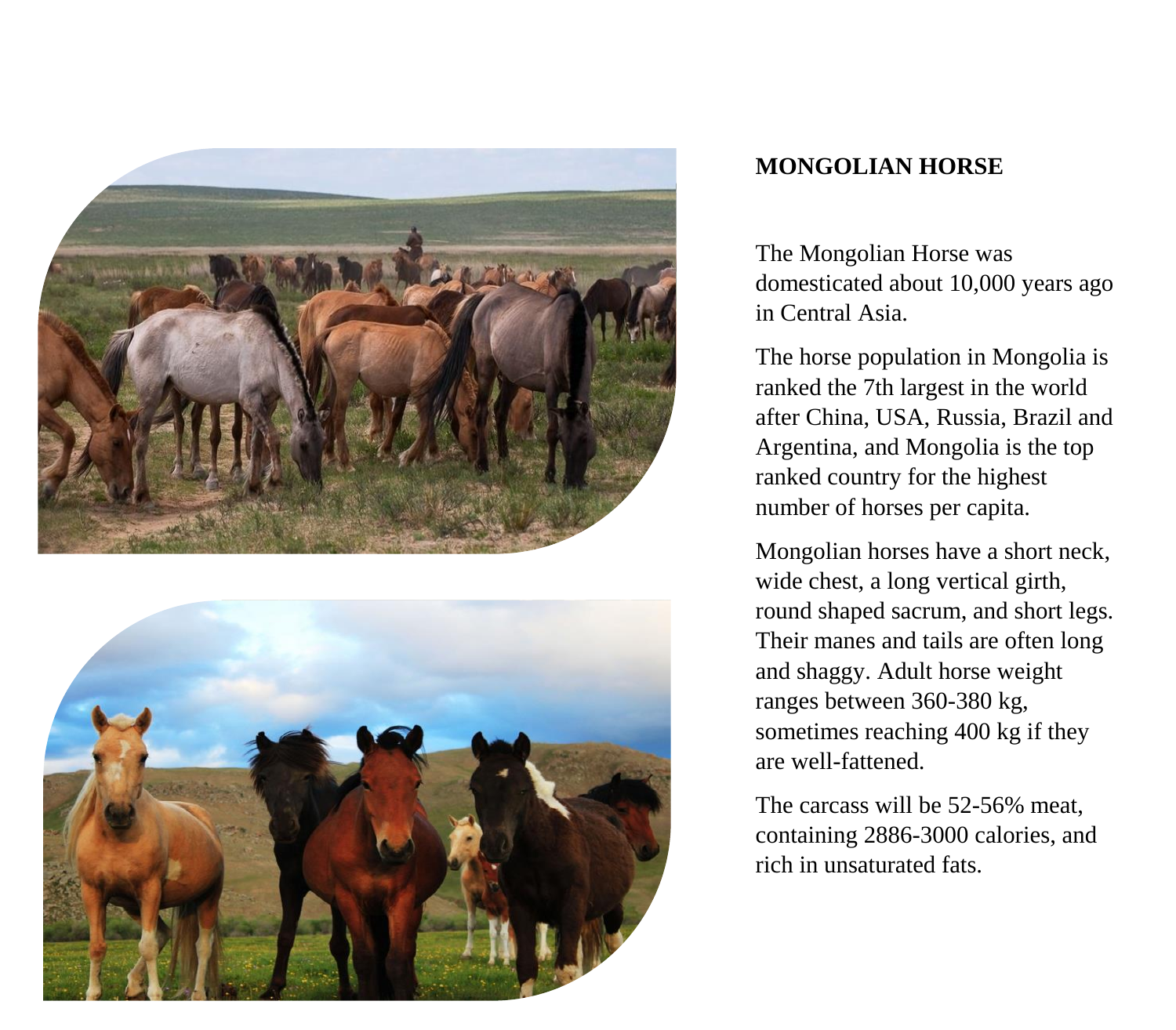### **Horse meat processing, slaughter, cutting, deboning, and packing**



Our monthly, slaughterhouse capacity is 200-300 tons of boneless bulk trimmings and packed meat. Cold storage room capacity: 500tons





### PACKED HORSE MEAT

Consists wholly of horse meat derived from all fore, hindquarters and other parts, which have been boned out and blended in the one pack in separately.

### PACKING

Manufacturing are packed to a standard weight 25kg in cartons or polythene bags.

### BONELESS BULK **TRIMMINGS**

Trimmings is the term for all usable meat that remains after the preparation of other horse meat packs.